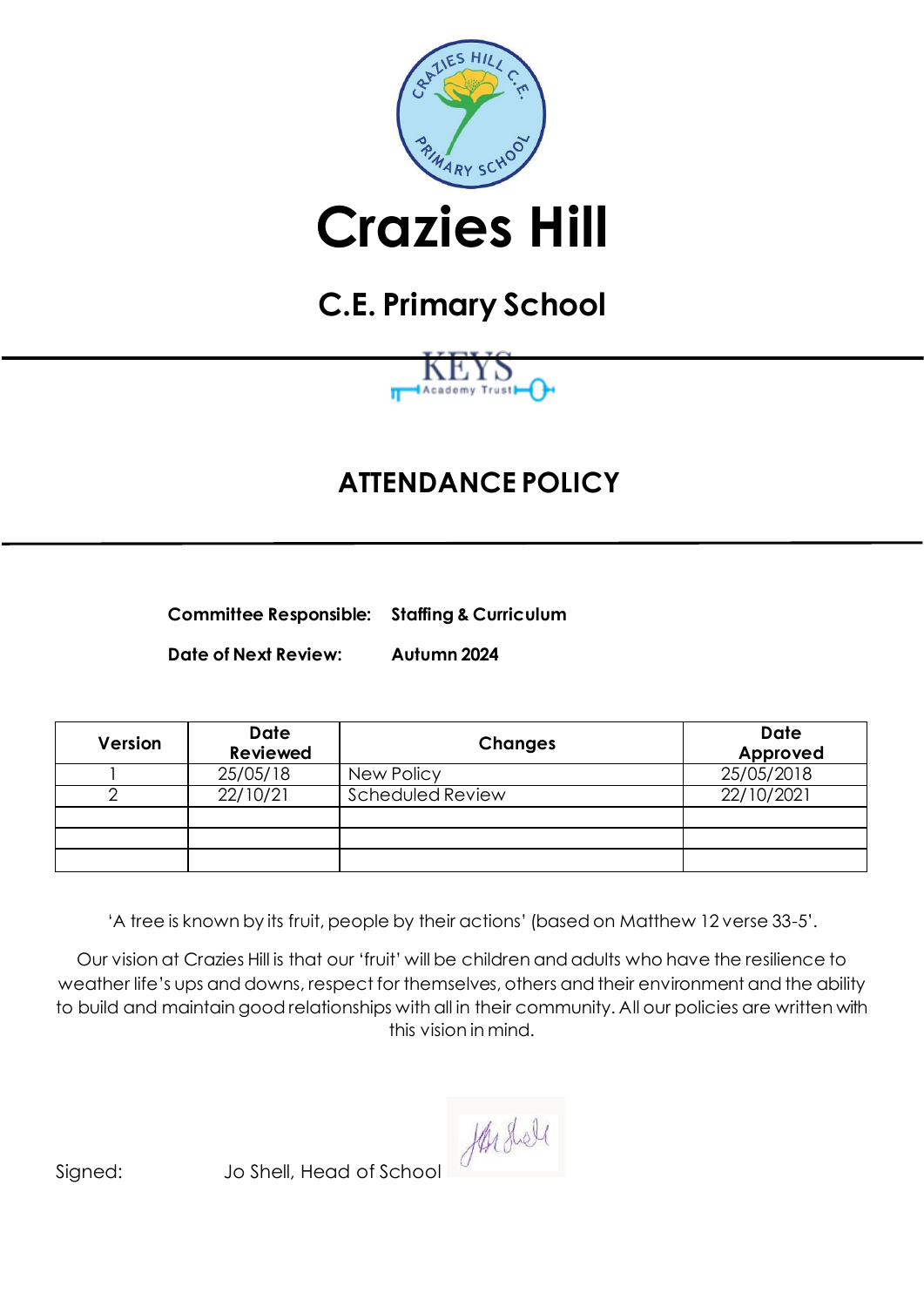Signed: Lesley Turville, Chair of Governors



#### **Introduction**

The Education Act 1996 requires parents /carers to ensure their child receives an efficient full-time education, suitable to their age, ability, aptitude and any special needs they may have, either by regular attendance at school or otherwise. The Supreme Court has determined that 'regular' attendance means that which is *"in accordance with the rules*  **prescribed by the school"** (Isle of Wight Council v Platt) (6<sup>th</sup> April 2017).

#### **Commitment to Attendance**

As a school we recognise the clear connection between regular attendance and achievement and will, therefore, work in partnership with parents/carers, the school's governing body and the Local Authority to ensure that pupils achieve maximum possible attendance.

#### **Expectations**

We expect that all pupils will:

- Attend school every day for the entire duration of the academic year unless there are good reasons for their absence;
- Arrive at school on time;
- Be appropriately prepared for the day; and
- Bring to the attention of their class teacher issues that may affect their school attendance.

We expect that all parents/carers will:

- Ensure they are fully aware of the school's attendance policy, their legal responsibilities with regard to their child's education and the requirement to ensure their child's regular attendance at school;
- Ensure their child attends school every day throughout the academic year unless school has approved the leave of absence;
- Ensure their child arrives punctually and prepared for the school day;
- Telephone the school each day if their child is unable to attend due to illness or any other unavoidable circumstance;
- Provide a written explanation for the absence when their child returns to school, including providing medical evidence where requested;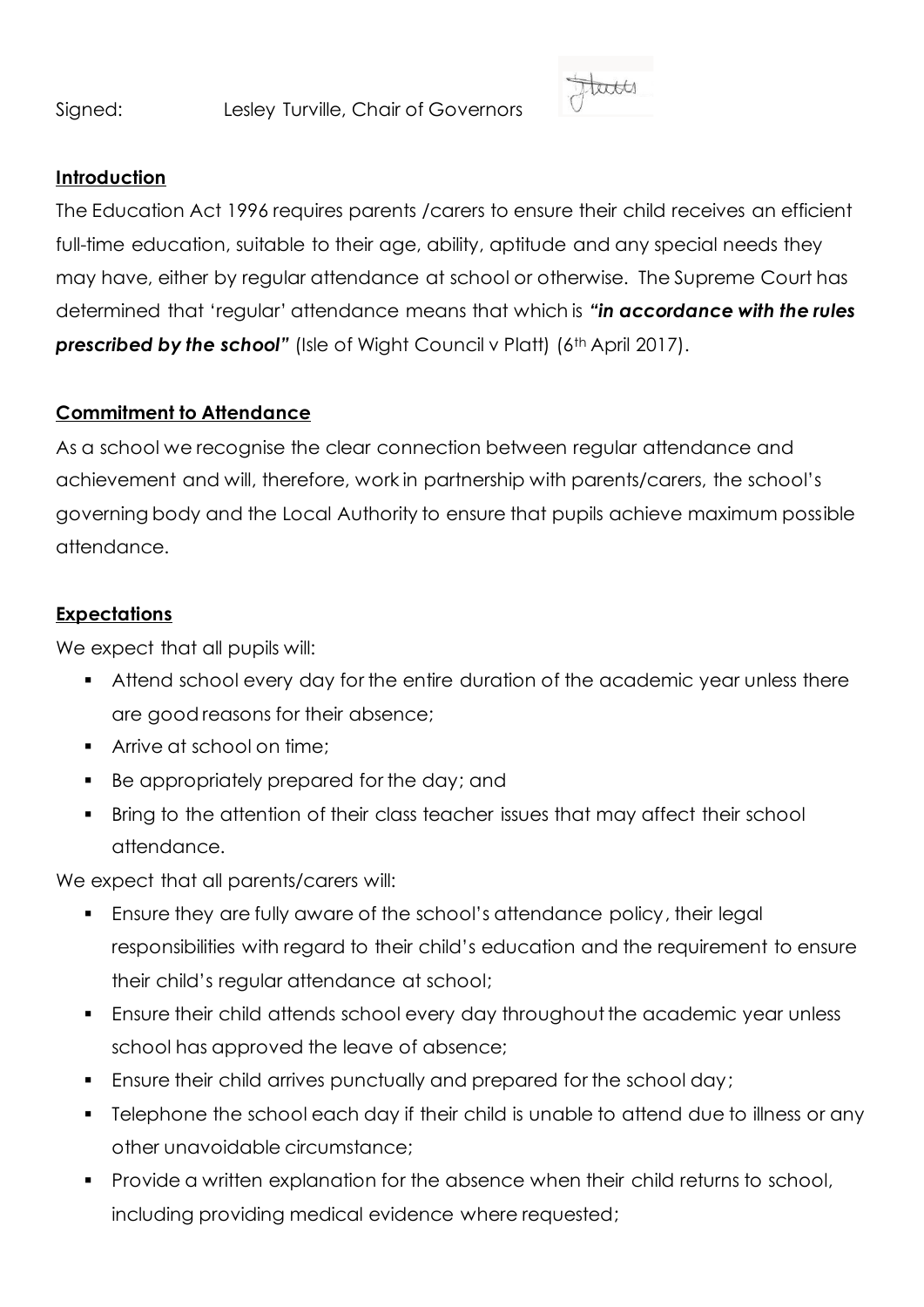- Avoid making medical, dental or other appointments during the school day;
- Notify school of any issues that may affect their child's attendance; and
- Advise school immediately of any changes to contact details.

School staff will:

- Ensure Registers are taken promptly at 8.45 a.m. and again at the beginning of the afternoon session;
- Contact parents/carers when a pupil has failed to arrive at school and where no message explaining absence has been received 9.15 a.m.;
- Send a written request to parents/carers where a pupil's absence is unexplained *see note below on Authorised and Unauthorised Absence;*
- Provide parents/carers with their child's percentage attendance in the end of term/year reports
- Work with parents/carers when there are concerns over a pupil's lack of regular attendance;
- Notify the Education Welfare Service when a pupil fails to attend school regularly or when a pupil has missed 10 school days or more without permission: this being a legal requirement; and
- Where absences persist then a formal referral should be made to the Education Welfare Service which may result in the issue of a Penalty Notice or prosecution in the Magistrates' Court.

#### **Authorised and Unauthorised Absence**

Authorised absence is when the school accepts the explanation offered as satisfactory justification for the absence OR has given approval in advance.

Unauthorised absence is when school does not accept an explanation as being reasonable justification for the absence, OR when no explanation has been provided despite a written request being sent to parents/carers, OR when the Headteacher has not approved a parent's/carer's request for leave of absence.

Parents/carers should be aware that it is the Headteacher's decision whether to authorise an absence on not. In the case of long term or frequent absences due to illness or a medical condition, supporting medical evidence may be requested. This could be in the form of a date stamped compliment slip from a doctor's surgery or a copy of a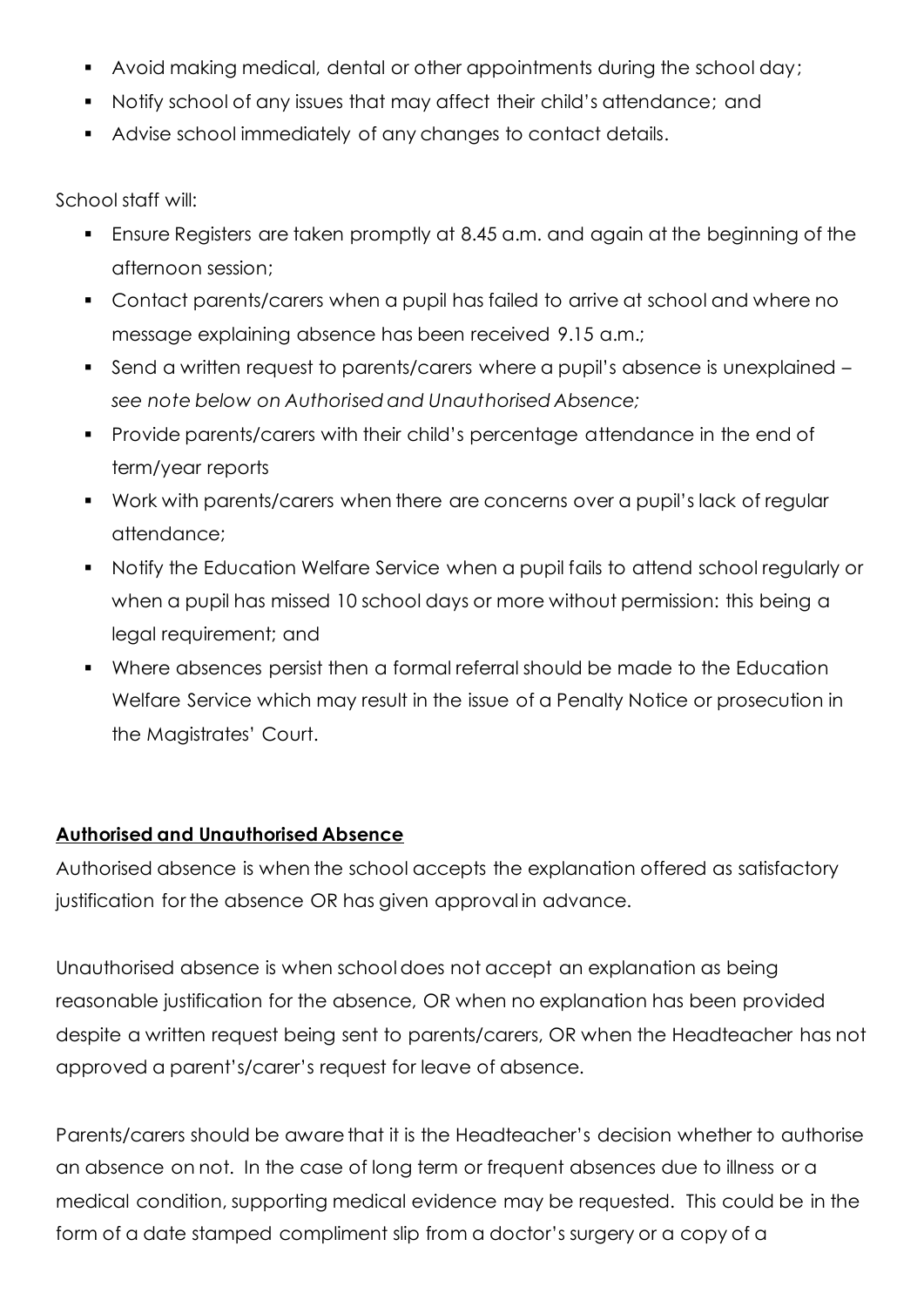prescription. (Please note that the school is not asking any parent to incur a charge for such information and will not be liable for any cost.)

#### **Punctuality/Lateness**

It is crucial that pupils arrive at school on time for registration at the beginning of the day. Lateness into school causes disruption to that individual's learning and to that of other pupils in the class. It is paramount, therefore, that all pupils arrive at school on time. The school site is open at 8.40 a.m. and the school building opens at 8.45 a.m.

- Registration takes place at 8.45 a.m. and pupils who arrive after that time will be recorded as late to school.
- Registers close at 9.15 a.m. and after this lateness is recorded as an unauthorised absence (This could lead to formal legal action by the local authority if the problem persists).
- Persistent lateness by a pupil will initially be followed up by school staff and, if not resolved, will be referred to the Education Welfare Service.

#### **Pupils Leaving During the School Day**

- Pupils are not allowed to leave the premises without prior permission from the school.
- Parents/carers should arrange medical, dental and other appointments outside of school time unless it is an emergency. Parents/carers are requested to confirm in writing the reason for any planned absence, the time of leaving and the expected return time.
- Pupils must be signed out at the School Office on leaving the school and signed back in on their return.
- When a pupil is being collected from school, parents/carers are requested to report to the School Office before the pupil is allowed to leave the site.
- If a pupil leaves the school site without permission their parents/carers will be contacted. Should the school be unable to make contact with the family it may be appropriate, in certain circumstances, to contact the Police and register the pupil as a missing person or contact Social Services.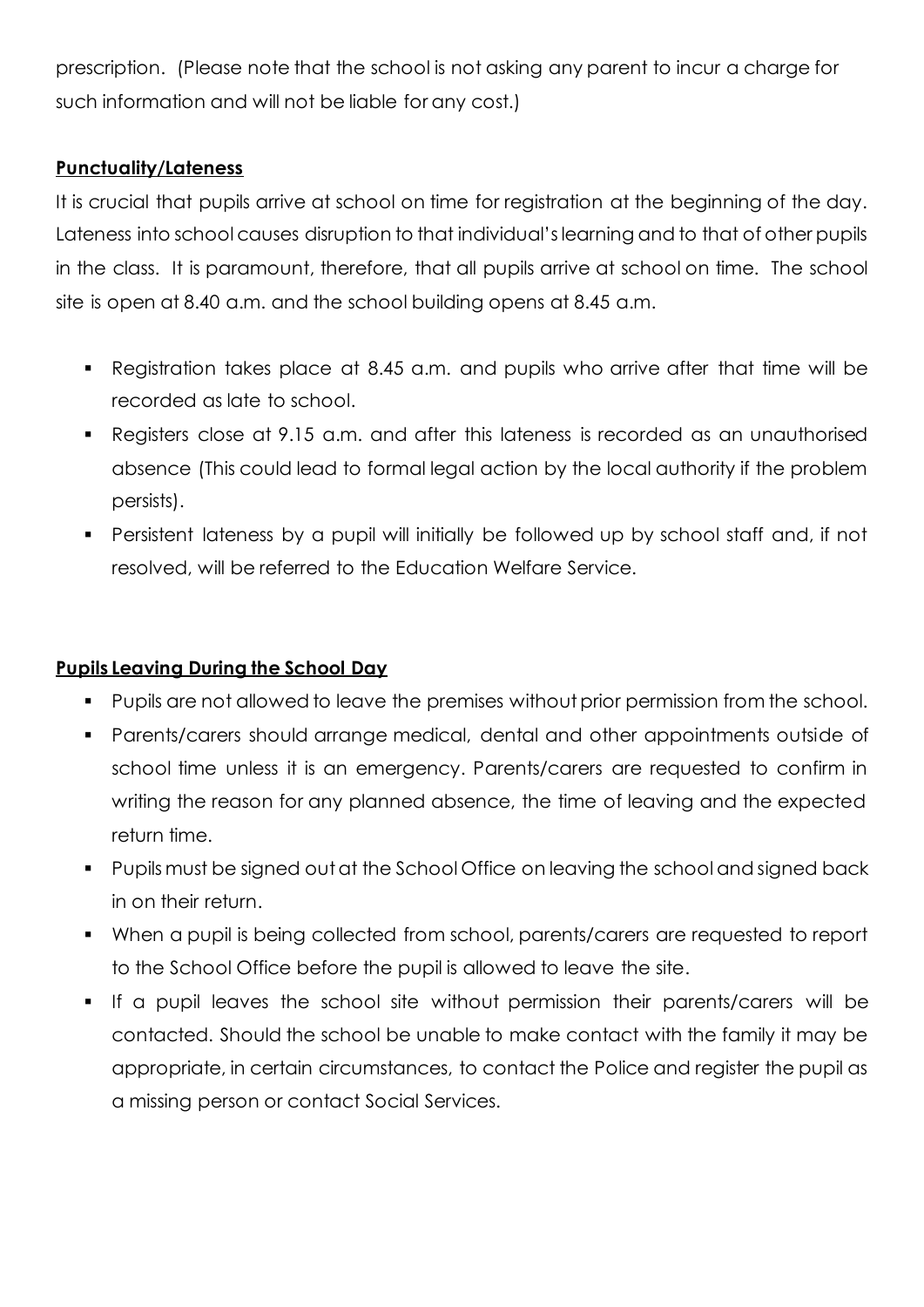#### **Term Time Leave of Absence**

At Crazies Hill CE Primary School we believe term time absences should be actively discouraged. Our purpose is to ensure pupils achieve their full potential and there is a clear link between poor attendance and underachievement. However, we also recognise that there may be occasions when a parent/carer considers there are extenuating or compassionate reasons for such absence. The law has removed the right for school to grant up to 10 days' leave of absence in special circumstances for the purposes of a family holiday and there is no automatic right to take any leave or holiday in term time. As outlined in the Education (Pupil Registration) (England) (Amendment) Regulations 2013, the Headteacher can only grant leave of absence if the circumstances are considered 'exceptional' in which case the pupil's absence will be authorised.

The school holiday dates, INSET days and other important dates are published on the school's website and parents/carers are asked to note these when planning holidays and family events. If there are exceptional reasons for requesting leave of absence during term time, the following procedures will apply:

- The parent/s or carer/s with whom the pupil normally resides must complete and submit a Leave of Absence form at least one month in advance of the requested absence. Forms are available from the School Office and the Website. The Headteacher (or person authorised to do so on the Headteacher's behalf) will consider the application, and will decide whether or not the application can be granted on the basis of 'exceptional' circumstances. Each application will be considered on a case-by-case basis depending upon the specific circumstances of the particular application. School will endeavour to respond within 5 working days to the parent/s or carer/s who submitted the application.
- Where leave of absence is granted, the pupil's absence will be authorised.
- A one-off period of irregular attendance, such as an unauthorised period of leave in term time, can result in a referral being made to the Education Welfare Service and this may result in the issuing of a Penalty Notice in accordance with Wokingham Borough Council's Code of Conduct.
- The amount payable on issue of a Penalty Notice is £60 per parent/carer, per child if paid within 21 days of receipt of the Notice, rising to £120 if paid between 22 and 28 days (Figures correct as of 01.09.17).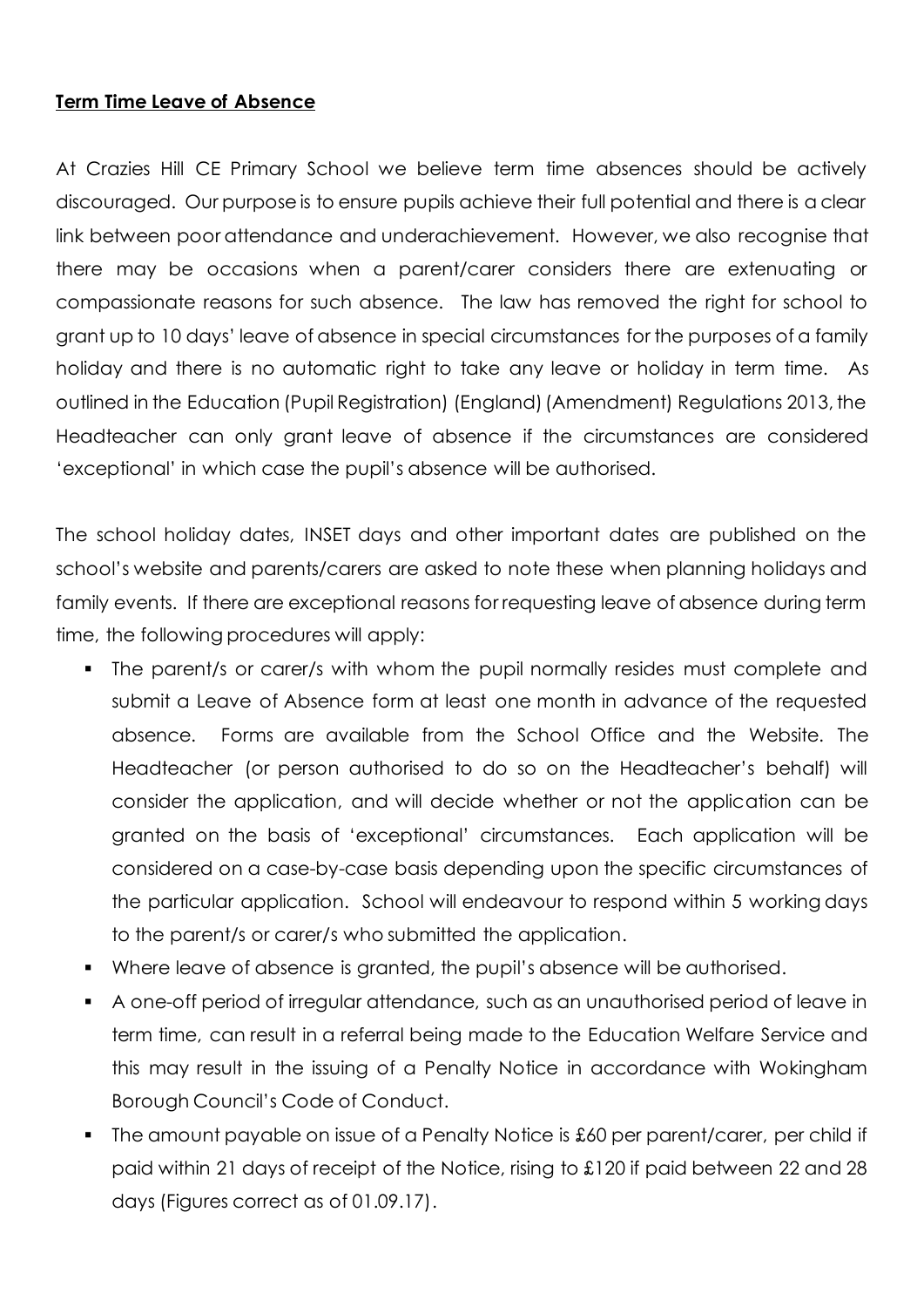**.** If a Penalty Notice remains unpaid after 28 days the matter may result in each parent/carer being liable for prosecution in the Magistrates Court for failure to ensure their child's regular attendance at school contrary to Section 444 of the Education Act 1996.

#### **Addressing Attendance Concerns**

Crazies Hill CE Primary School collects attendance and absence data daily and weekly from the Registers. This information is forwarded to the Local Authority and the Department for Education. This collecting of data also enables us to identify those pupils whose attendance is giving cause for concern. Should this apply to your child, the Headteacher will write to you to make you aware of the concern. If your child's attendance does not show an improvement, you will be invited to attend a meeting with the Headteacher to agree an Attendance Action Plan.

#### **The Education Welfare Service**

If your child's Attendance Action Plan fails to bring about the required improvement in attendance, we will consider making a formal referral to the Education Welfare Service which works to support schools, parents and pupils to promote and ensure good school attendance and punctuality. However, the Service also has a statutory responsibility to pursue non-school attendance and persistent lateness.

When a pupil is referred to the Education Welfare Service there are various actions that can be taken to address attendance concerns. In certain circumstances, and in accordance with Wokingham Borough Council's Code of Conduct, Penalty Notices may be used to bring about an improvement in a pupil's attendance. Before a Penalty Notice is issued, parents will be warned of their liability to receive such a notice.

The Fast Track Intervention may also be offered as an early intervention measure designed to ensure that appropriate action is taken to address school attendance concerns. Fast Track involves engaging parents and identifying what improvements and actions need to be achieved over a fixed time frame (usually 8 or 12 weeks).

Parents have a legal responsibility for ensuring their child attends school regularly. Where a parent fails in this responsibility and no improvement is brought about within the specified time frame, legal proceedings are initiated in the Magistrates' Court.

#### **Promoting Good Attendance**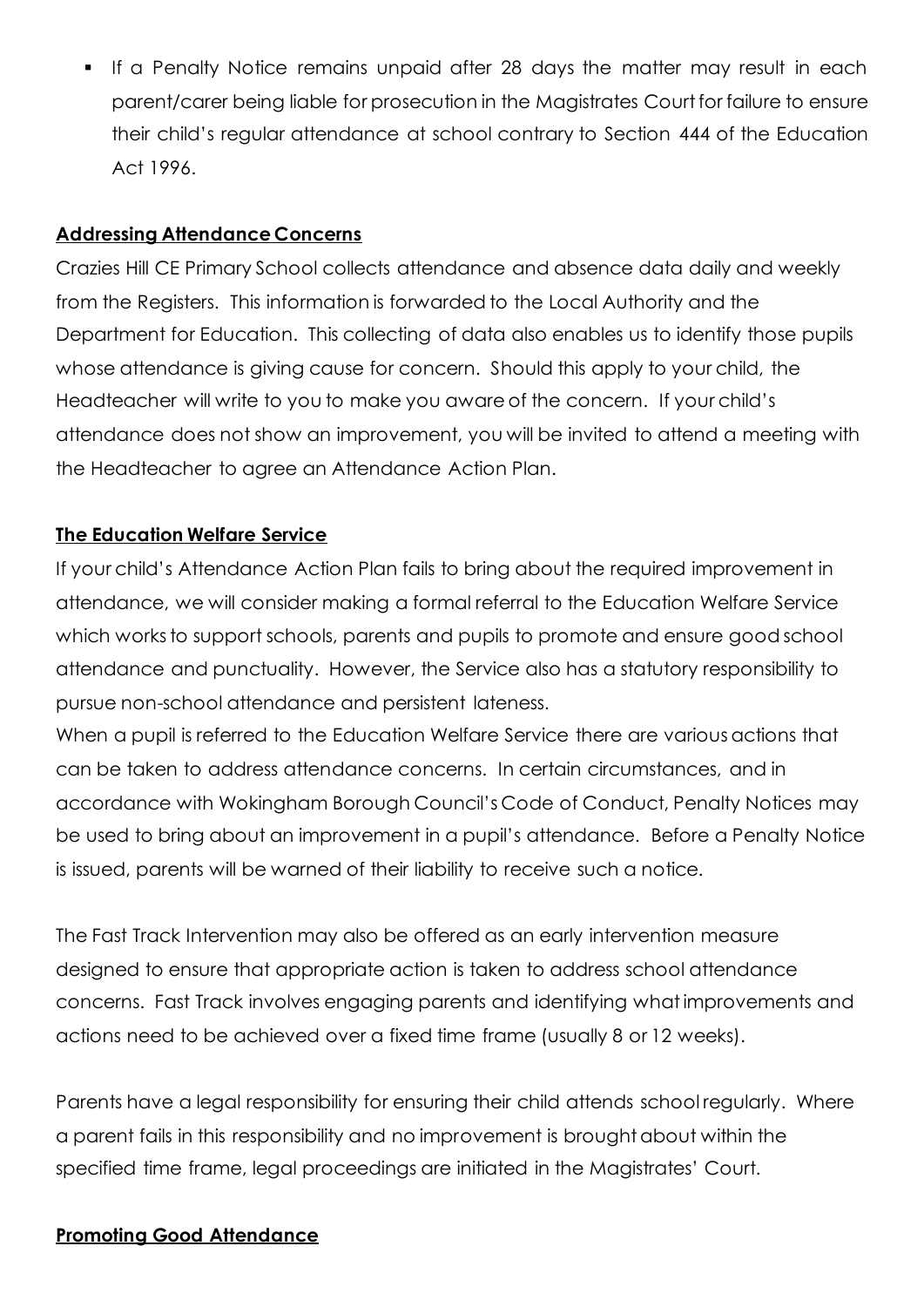At Crazies Hill CE Primary School we celebrate excellent attendance throughout the year.

### **Changing Schools**

It is important that if parents/carers decide to send their child to a different school that they inform Crazies Hill CE Primary School in writing as soon as possible. A pupil will not be removed from our school roll until the following information has been received and investigated:

- The date the pupil will be leaving the school and starting the next;
- The address of the new school; and
- A new home address if appropriate is supplied.

The pupil's school records will then be sent to the new school. In the event that the school has not been informed of the above information, the family will be referred to the Education Welfare Service and after four weeks the pupil will be registered on the S2S website as a Pupil Missing Education.

#### **Elective Home Education**

Parents/carers have a duty to ensure that their child receives a suitable full-time education either by regular attendance at school or otherwise. The law allows parents/carers to choose to educate children at home instead of sending them to school. This is known as Elective Home Education.

Should parents/carers wish to follow this route, they need to put this in writing to the Headteacher with a request that their child is removed from the school roll. School will then inform the Education Welfare Service and arrangements will be made to monitor the education put in place at home.

#### **Governors**

It is the Governors' legal responsibility to monitor and evaluate attendance at Crazies Hill CE Primary and our figures are presented to the Governing Body on a termly basis. Governor Tim Griffith has specific responsibility for overseeing attendance matters in our school.